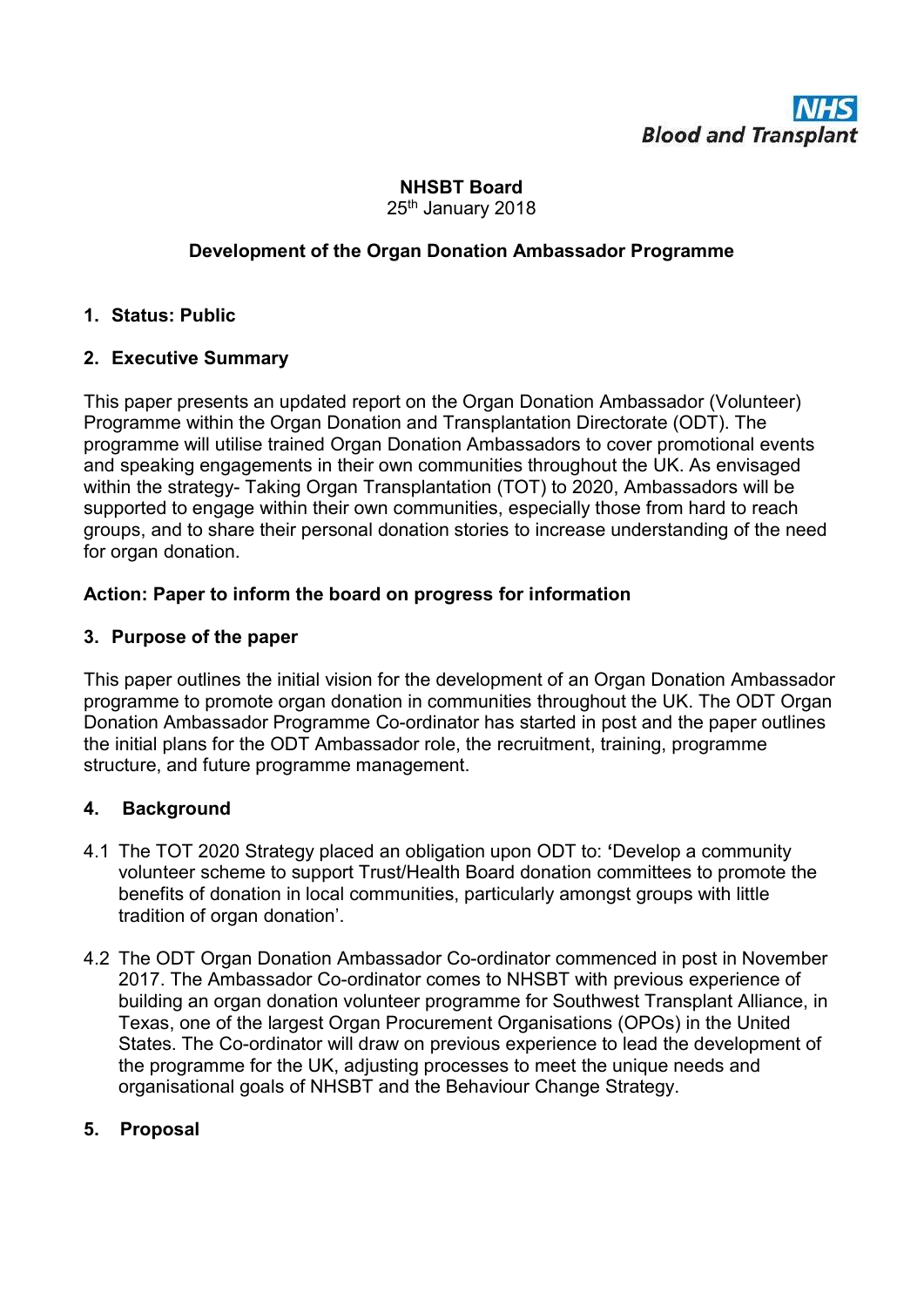- **5.1 Purpose of Programme:** The purpose of the Ambassador Programme is to provide ODT with the ability to promote organ donation in communities. The programme will provide a volunteer workforce which will mostly, but not exclusively, consist of donor families and recipients. These Ambassadors extend the organisational reach as they are encouraged to look within their own communities and share their stories within those areas, with the organisation's support and recognition.
- 5.2 Organ Donation Ambassador Role: Initial meetings with regional Specialist Nurse Organ Donation (SN-OD) teams as well as Human Resources (HR) and Recruitment & Resourcing have informed the Organ Donation Ambassador Role Description. It has been noted that any volunteer cannot be appointed to perform a role that might be seen as replacing a paid employee. An Ambassador Pledge outlining the expectations and benefits of the participation in the programme is also being developed to clarify the standards of behaviour expected of Ambassadors.
- 5.3 Ambassador Recruitment: There are several channels through which the Coordinator will recruit potential Ambassadors to the new programme, which are minimalto no-cost, yet effective. These include direct referrals from the SN-ODs of donor family members, recipients, and living donors, etc. who are already active in the local community. Recruitment can also be achieved by working closely with the Lead Nurse Recipient Coordinator and collaborating with the Donor Record Department (DRD), Lead Nurse Family Aftercare, Donor Family Network, and the existing partnership with the Order of St. John. Ambassadors can also be recruited via social media platforms and the NHSBT website.
- 5.4 On-boarding: Conversations are also underway to narrow down the specific clearances that might need to be in place for Ambassadors external to the organisation, including interviews, references and appropriate checks.
- 5.5 Training: Each Ambassador will receive specialised training to provide them with the knowledge and skills to make them comfortable and confident in their role presenting information on organ donation to their communities. The training will ensure consistency and accuracy of the donation message. Specialised training will also be offered, with the intention of supporting Ambassadors in specific aspects of the programme, such as public speaking, presenting at schools, speaking with the media, and effectively engaging the public and promotion stands and events.
- 5.6 Collaborative Approach: The Co-ordinator has initiated research and meetings with key stakeholders. Additionally, the Co-ordinator is working to align the Organ Donation Ambassador Programme with other volunteer initiatives underway in separate directorates, including Tissue Donation, Blood Session, Marketing Ambassadors, and Black and Minority Ethnic (BAME) Ambassadors. A collaborative approach moving forward can eliminate the duplication of efforts and provide consistent volunteer policies and experiences across NHSBT.
- 5.7 Cost-Benefit Analysis: There are some costs associated with the programme, including the salary of the Ambassador Programme Co-ordinator, cost of any potential clearances or paperwork during on-boarding, identification (i.e. pins, t-shirts, name badges, etc.), and travel expenses. Currently, the NHSBT Volunteer Policy sets a precedent for reimbursing Ambassadors with prior agreement if they are required to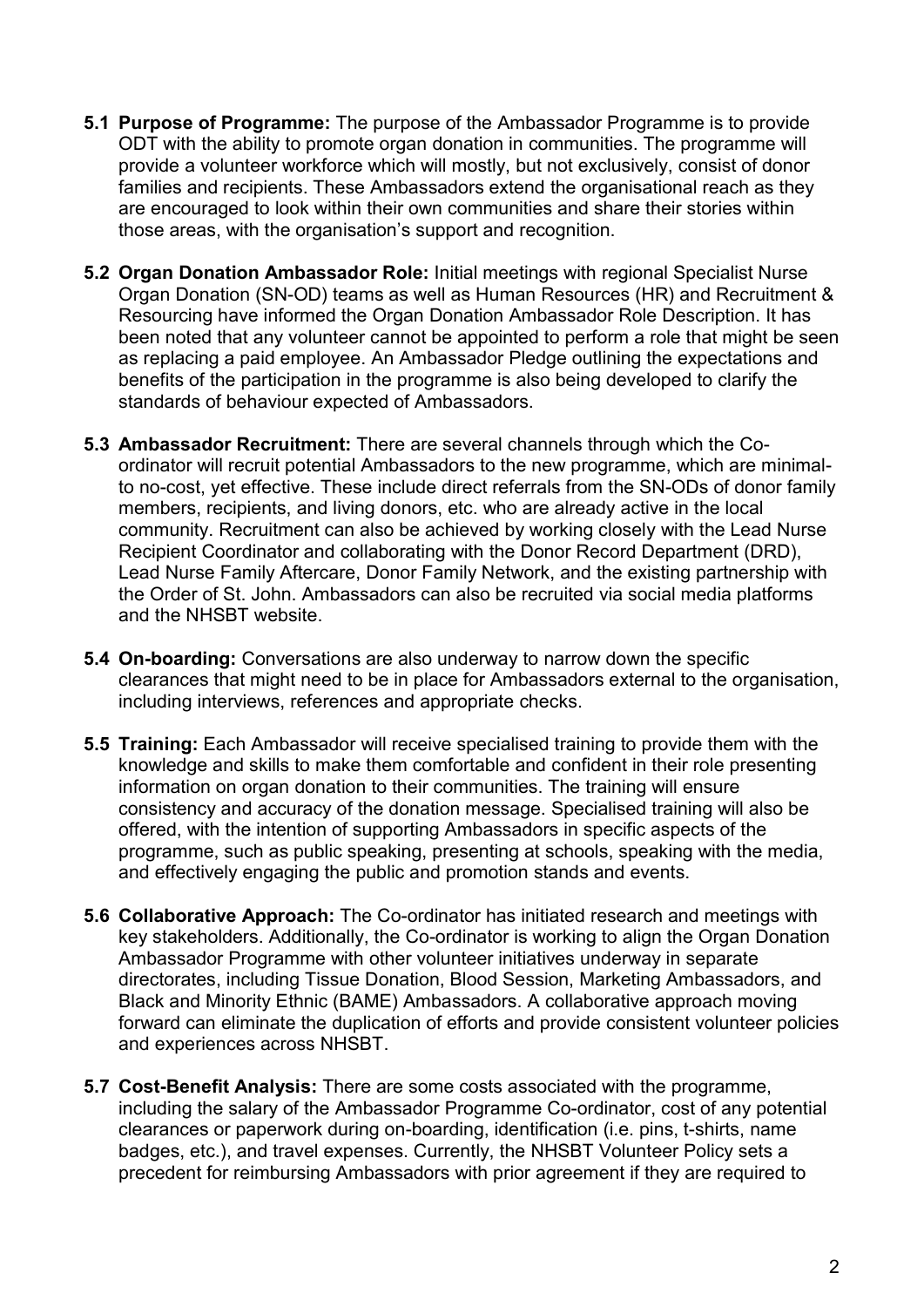travel outside of their usual service area. The benefits and added value of volunteers include (1) increased reach of the organ donation message and capacity to cover requests for organ donation promotion stands, speaking engagements, and school presentations, (2) groups of trained representatives to localise and implement highlevel marketing strategies, (3) lightening the current pressures placed on SN-ODs to cover such events, (4) inspiring, personal testimonies which increase the impact of the donation message, and (5) the value of a volunteer can also be financially measured by calculating the number of hours of volunteer time multiplied by the current national minimum wage.

5.8 Measuring Success: There are numerous means by which to gauge success of the Ambassador Programme. We are considering which of a range of measures would be best suited to measure the programme. These may include: targets for the number of volunteers recruited, engaged, and retained, and the number of volunteer hours, which indicate the alleviation of pressure and unnecessary work from the SN-ODs. The programme's success can also be measured in the number of donation promotion activities covered by Ambassadors and from these events the number of interactions and ODR registrations.

# 5.9 Other Key Considerations:

- 5.9.1 Recognition: A key element of volunteer engagement is to ensure the Ambassadors feel valued and are having a fulfilling volunteer experience. An initial recognition scheme with options for this is under consideration. However, Ambassadors will also be asked upon recruitment and in an annual survey how they like to be recognised to ensure volunteers are receiving thanks from the organisation in a way that is meaningful to them.
- 5.9.2 Government Consultation: With the ongoing government consultation, the needs for public education and clarity on organ donation, the Organ Donor Register (ODR), and the donation process will only grow, increasing the need for local, trained community Ambassadors.
- 5.9.3 Careful Management of Event Requests: The process for screening, coordinating, and managing requests for organ donation promotion stands and speakers at events must be streamlined and managed carefully.
- 5.9.4 Working with the Devolved Administrations: This paper acknowledges that additional collaborative efforts must be made to align with the efforts to promote organ donation across Scotland, Northern Ireland and Wales in addition to England. The Scottish Government take responsibility for promoting organ donation throughout Scotland. Scotland already has a semi-established support structure covering some of this work and the Ambassador Programme will need to align with their efforts. Similar conversations are planned to take place to guide the specific adaptation of the programme for Wales and Northern Ireland.
- 5.9.5 Diversity: Working alongside the ODT Lead Nurse for Diversity, a specific element of the Organ Donation Ambassador Programme strategy will be the engagement of Black, Asian and minority community volunteer Ambassadors who are willing to represent NHSBT and the positive message of organ donation within their communities.
- 5.9.6 Young Persons: The possibility of allowing for parents with children who are recipients or donor family members, or younger individuals who wish to volunteer, will also be explored.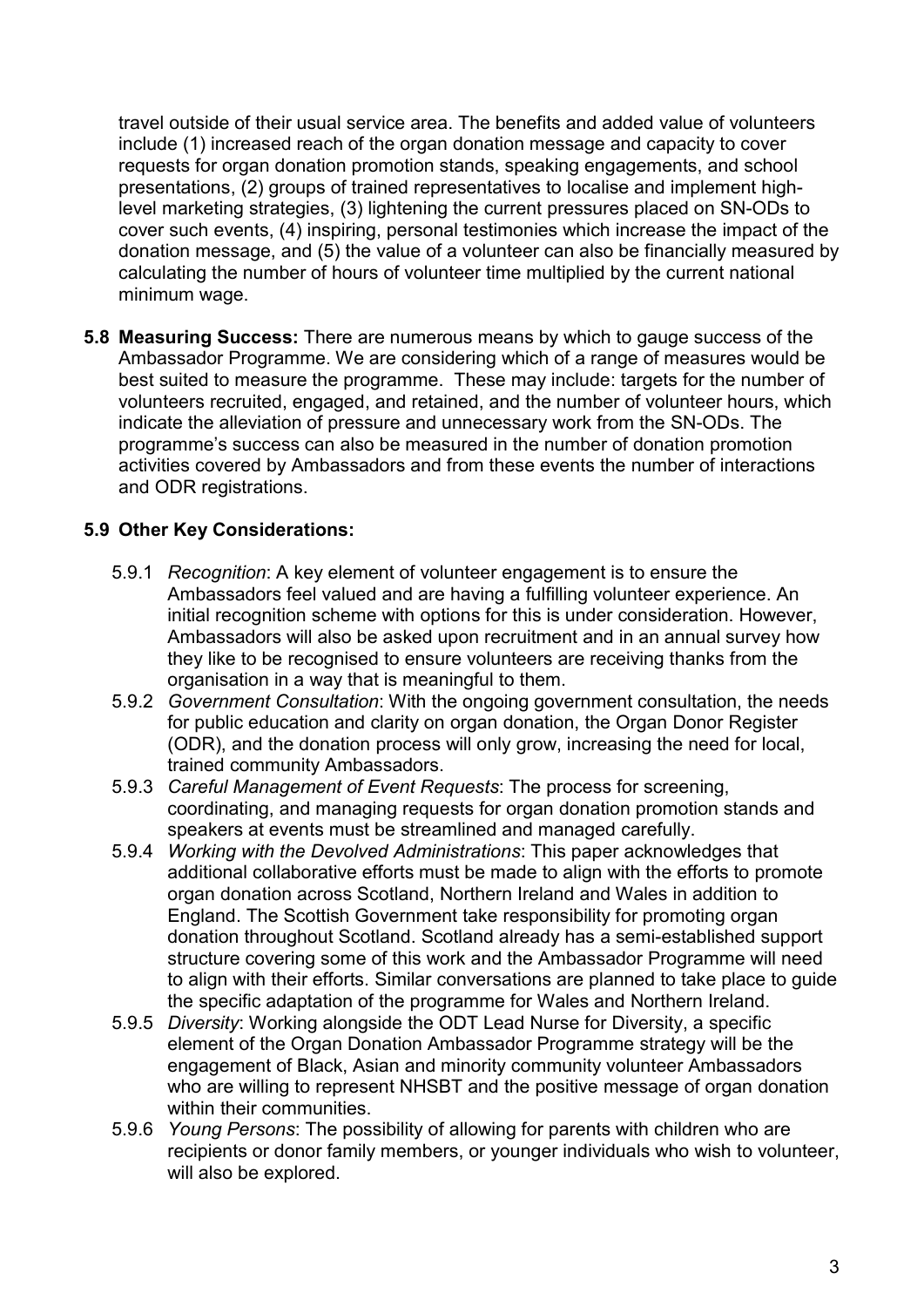# 6. Recommendations

- 6.1 Pilot & Launch: The plan is to pilot the programme with a small group of Ambassadors prior to a targeted launch and national roll-out to test the logistical and operational aspects of the programme. In alignment with the Behaviour Change Strategy, ongoing London hot houses, and regional areas of emphasis for Marketing and Communications, this paper proposes the initial pilot be launched and tested in London. Further in line with the Behaviour Change Strategy, the next areas of priority will be the Northwest and Midlands regions. Specifically, after London, Birmingham is the next ideal target city for a programme launch due to its diversity and the upcoming British Transplant Games. Based on the feedback and success of these 3 regions, a plan will be developed for national roll-out.
- 6.2 Timeline: A proposed timeline is in development. In conjunction with the momentum of the Blood Marketing Ambassador Programme, there is an opportunity to launch a test version of the Ambassador training to internal staff early in the spring of 2018 to recruit an initial group of staff leaders for the Ambassador programme. An external pilot would then be launched in the late spring, with a formal external recruitment and launch to London, the Northwest, and Midlands in later in the year leading up to Organ Donation Week. Additionally, key recruitment could potentially take place in alignment with the Transplant Games and Order of St. John events.
- 6.3 Structure: Organ Donation Ambassadors will be managed by the Organ Donation Ambassador Co-ordinator. To have a touch-point in each region, however, the Coordinator will seek to recruit at least one Ambassador in each region to serve as a lead contact with additional responsibilities. The Ambassador Lead may provide insight into the local community, assist with recruitment and mentorship of new Ambassadors, and help field new event and speaking opportunities. It is also proposed to recruit one volunteer Ambassador Lead from each SN-OD team to serve as a liaison between the Ambassador Co-ordinator and each regional team (similar to the SN-OD leads for quality, BAME, and technology). The SN-OD Ambassador Lead can serve as a connection to the team, ensuring all regional teams are kept up-to-date on developments within the Ambassador programme, volunteer referral processes, and serve as a channel to feedback to the Ambassador Co-ordinator.
- 6.4 Management, Database & Portal: Essential to the Ambassador Programme is a database in which to safely store accurate, consistent contact information for the volunteer Ambassadors. The Co-ordinator must be able to communicate effectively with all Ambassadors, have an overview of how many volunteers are active in each area, and ability to report on recruiting and retention. We will explore how the MS Dynamics Customer Relationship Management can be used to support the programme once requirements are defined.
- 6.5 Upon approval of this paper and considering any feedback received, the Organ Donation Ambassador Programme Co-ordinator will write a 2-year Strategic Development Plan to detail the implementation of the programme.

Authors

Katy Portell